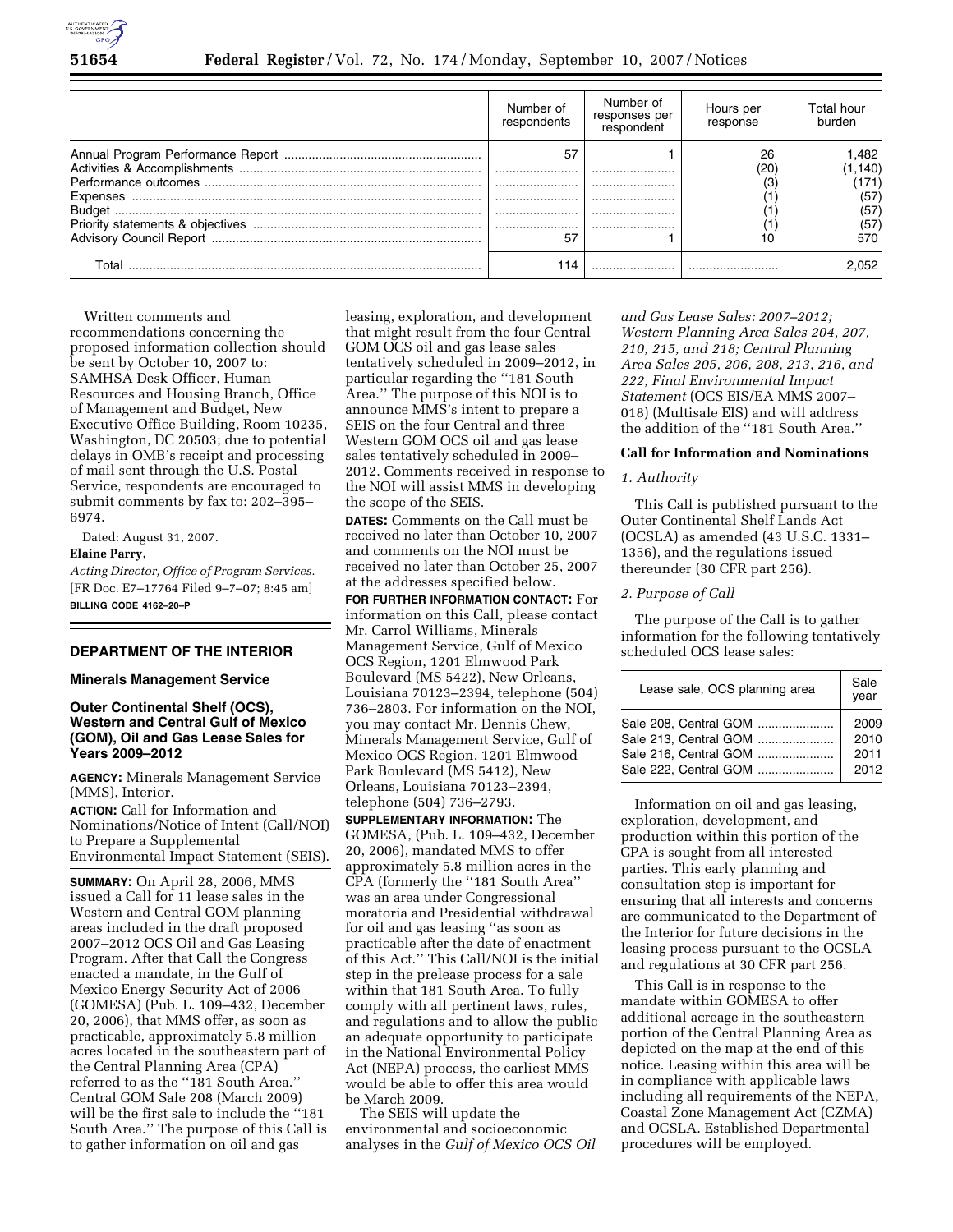## *3. Description of Area*

The general area of this Call covers approximately 5.8 million acres in the Central GOM planning area, south of the Sale 181 Area. The area is south of eastern Alabama and western Florida; the nearest point of land is 125 miles northwest in Louisiana. A standard Call for Information Map depicting this portion of the CPA is available without charge from the Minerals Management Service, Public Information Office (MS 5034), 1201 Elmwood Park Boulevard, New Orleans, Louisiana 70123–2394, or by telephone at 1–800–200–GULF. The map is also available via the MMS Web site at *http://www.mms.gov*.

### *4. Instructions on Call*

Comments must be received no later than 30 days following publication of this document in the **Federal Register** in envelopes labeled ''Comments on the Call for Information for Proposed 2009– 2012 Lease Sales in the Central Gulf of Mexico,'' submitted to the Gulf of Mexico OCS Region's Leasing Activities Section (Attention: Mr. Carrol Williams) at the previously noted address.

The standard Call for Information Map delineates the Call area, all of which has been identified by MMS as having potential for the discovery of accumulations of oil and gas.

Comments are sought from all interested parties about particular geological, environmental (including natural disasters), biological, archaeological, and socioeconomic conditions or conflicts, or other information that might bear upon the potential leasing and development of this area. Comments are also sought on potential conflicts between future OCS oil and gas activities that may result from the proposed lease sales and State Coastal Management Programs (CMPs). If possible, these comments should identify specific CMP policies of

concern, the nature of the conflict foreseen, and steps that MMS could take to avoid or mitigate the potential conflict. Comments may be in terms of broad areas or restricted to particular blocks of concern. Those submitting comments are requested to list block numbers or outline the subject area on the standard Call for Information Map.

## *5. Use of Information From Call*

Information submitted in response to this Call will be used for several purposes. First, comments on possible environmental effects and potential use conflicts will be used in the analysis of environmental conditions in and near the Call area. Comments on environmental and other use conflicts will be used to make a preliminary determination of the potential advantages and disadvantages of oil and gas exploration and development to the region and the Nation. A second purpose for this Call is to use the comments collected in the scoping process to develop proposed actions and alternatives. Third, comments may be used in developing lease terms and conditions to ensure environmentally safe offshore operations, and, fourth, comments may be used to assess potential conflicts between offshore gas and oil activities and State CMPs.

#### *6. Existing Information*

The MMS routinely assesses the status of information acquisition efforts and the quality of the information base for potential decisions on a tentatively scheduled lease sale. An extensive environmental studies program has been underway in the GOM since 1973. The emphasis, including continuing studies, has been on ''environmental analysis'' of biologically sensitive habitats, physical oceanography, oceancirculation modeling, and ecological effects of oil and gas activities. In response to impacts from Hurricanes

Katrina and Rita, the MMS is funding studies regarding hurricane risks to onshore structures and their surrounding communities and environment. Socioeconomic profiles of communities with a high concentration of OCS-related activity are assessing the social and environmental impacts of the 2005 hurricanes. These studies will also evaluate the effects of hurricane-related employment shifts on onshore labor and coastal communities. In addition, the MMS has awarded a number of studies to determine the impact of Hurricane Ivan on offshore oil and gas structures. These studies were designed to analyze and assess the damage to structures and pipelines, determine the effectiveness of current design standards and pollutionprevention systems, and develop recommendations for potential changes to industry standards and MMS regulations, if needed. Results of these studies will also apply to the impacts of Hurricanes Katrina and Rita and future hurricanes.

You may obtain a complete listing of available study reports and information for ordering copies from the Public Information Office referenced above. You may also order the reports for a fee from the U.S. Department of Commerce, National Technical Information Service, 5285 Port Royal Road, Springfield, Virginia 22161, or telephone (703) 605– 6000 or (800) 553–6847. In addition, you may obtain a program status report for continuing studies in this area from the Chief, Environmental Sciences Section (MS 5430), Minerals Management Service, Gulf of Mexico OCS Region, 1201 Elmwood Park Boulevard, New Orleans, Louisiana 70123–2394, or telephone (504) 736– 2752, or via the MMS Web site at *http://www.gomr.mms.gov/homepg/ regulate/environ/studiesprogram.html*.

### *7. Tentative Schedule*

## **Notice of Intent To Prepare a Supplemental Environmental Impact Statement**

# *1. Authority*

The NOI is published pursuant to the regulations (40 CFR 1501.7)

implementing the provisions of the NEPA of 1969, as amended (42 U.S.C. 4321 et seq. (1988)).

### *2. Purpose of Notice of Intent*

Pursuant to the regulations implementing the procedural provisions of NEPA, MMS is announcing its intent to prepare a SEIS on oil and gas lease sales tentatively scheduled in 2009– 2012 in the Western and Central GOM offshore the States of Texas, Louisiana, Mississippi, and Alabama. The SEIS will update the analyses in the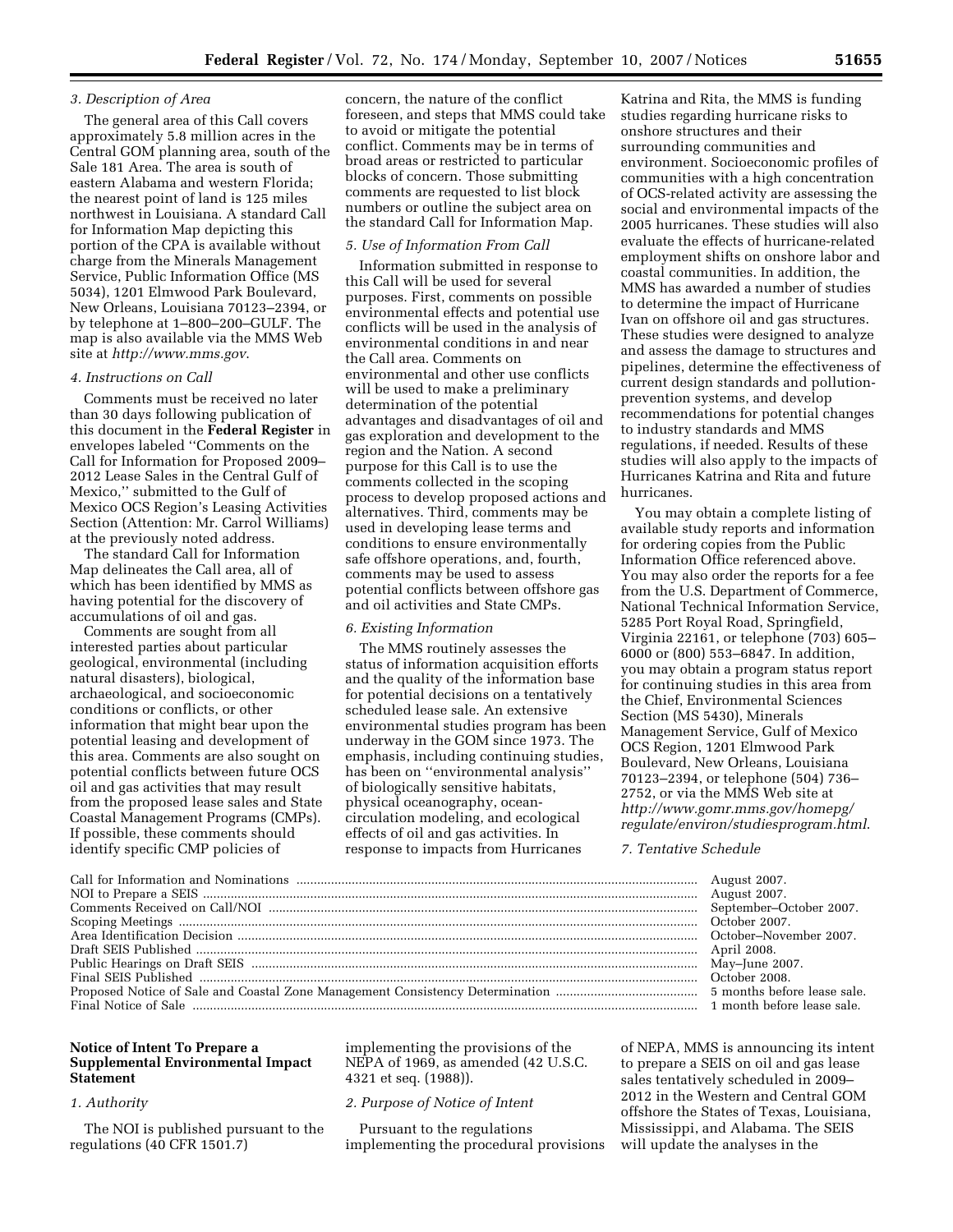Multisale EIS. The NOI also serves to announce the scoping process for this SEIS. Throughout the scoping process, Federal, state, and local government agencies and other interested parties have the opportunity to aid MMS in determining the significant issues and alternatives for analysis in the SEIS. The SEIS analysis will focus on the potential environmental effects of oil and natural gas leasing, exploration, development, and production in the ''181 South Area,'' and any new information available since the publication of the Multisale EIS.

In an effort to reevaluate and improve the scenarios for OCS lease sales presented in its NEPA documents, the MMS is also using this scoping opportunity to solicit input on previous forecasts and present methods of forecasting[TZ (LD)8] exploration and development activity, pipeline landfalls, and onshore waste disposal sites. Federal, state, and local government agencies; industry; and the public are encouraged to comment on recently published reports prepared by MMS. These reports can be found at *http:// www.gomr.mms.gov/homepg/regulate/ environ/nepa/nepaprocess.html*.

#### *3. Supplemental Information*

As mandated in the recently enacted GOMESA, MMS shall offer the ''181 South Area'' for oil and gas leasing pursuant to the OCSLA (43 U.S.C. 1331 *et seq.*). In March 2009, proposed Lease Sale 208 would be the first CPA sale to offer the ''181 South Area.'' The MMS is proposing to prepare a SEIS to address the addition of the ''181 South Area'' and any new information available since the publication of the Multisale EIS. The resource estimates and scenario information for the SEIS analyses will be presented as a range that would encompass the resources and activities estimated for any of the seven proposed lease sales. At the completion of this SEIS process, a decision will be made for proposed Central Sale 208 (2009) and Western Sale 210 (2009).

This SEIS will supplement the *Gulf of Mexico OCS Oil and Gas Lease Sales: 2007–2012; Western Planning Area Sales 204, 207, 210, 215, and 218; Central Planning Area Sales 205, 206, 208, 213, 216, and 222, Final Environmental Impact Statement* (OCS EIS/EA MMS 2007–018). For more information on the SEIS, you may contact Dennis Chew, Minerals Management Service, Gulf of Mexico OCS Region, 1201 Elmwood Park Boulevard (MS 5412), New Orleans, Louisiana 70123–2394, or by e-mail at environment@mms.gov. You may also

contact Mr. Chew by telephone at (504) 736–2793.

#### *4. Cooperating Agency*

The MMS invites other Federal agencies and state, tribal, and local governments to consider becoming cooperating agencies in the preparation of the SEIS. We invite qualified government entities to inquire about cooperating agency status for the SEIS. Following the guidelines from the Council on Environmental Quality (CEQ), qualified agencies and governments are those with 'jurisdiction by law or special expertise.'' Potential cooperating agencies should consider their authority and capacity to assume the responsibilities of a cooperating agency and note that an agency's role in the environmental analysis neither enlarges nor diminishes the final decisionmaking authority of any other agency involved in the NEPA process. Upon request, the MMS will provide potential cooperating agencies with a written summary of ground rules for cooperating agencies, including time schedules and critical action dates, milestones, responsibilities, scope and detail of cooperating agencies' contributions, and the availability of pre-decisional information. The MMS anticipates this summary will form the basis for a Memorandum of Understanding between MMS and each cooperating agency. Agencies should also consider the ''Factors for Determining Cooperating Agency Status'' in Attachment 1 to CEQ's January 30, 2002, Memorandum for the Heads of Federal Agencies: Cooperating Agencies in Implementing the Procedural Requirements of the National Environmental Policy Act. A copy of this document is available at *http:// ceq.eh.doe.gov/nepa/regs/cooperating/ cooperatingagenciesmemorandum.html*  and *http://ceq.eh.doe.gov/nepa/regs/ cooperating/cooperatingagency memofactors.html*.

The MMS, as the lead agency, will not provide financial assistance to cooperating agencies. Yet, even if an organization is not a cooperating agency, opportunities exist to provide information and comments to MMS during the normal public input phases of the NEPA/SEIS process. If further information about cooperating agencies is needed, please contact Mr. Dennis Chew at (504) 736–2793.

#### *5. Comments*

Federal, state, and local government agencies and other interested parties are requested to send their written comments on the scope of the SEIS,

significant issues that should be addressed, alternatives that should be considered, and scenario development in one of the following two ways:

1. In written form enclosed in an envelope labeled ''Comments on the Supplemental Multisale EIS'' and mailed (or hand carried) to the Regional Supervisor, Leasing and Environment (MS 5410), Minerals Management Service, Gulf of Mexico OCS Region, 1201 Elmwood Park Boulevard, New Orleans, Louisiana 70123–2394.

2. Electronically to the MMS e-mail address: *environment@mms.gov*.

Comments should be submitted no later than 45 days from the publication of this NOI.

## **Notice of Public Scoping Meetings on the Supplemental Environmental Impact Statement**

Pursuant to the regulations implementing the procedural provisions of NEPA (42 U.S.C. 4321 *et. seq.*), the MMS will hold public scoping meetings in Texas, Louisiana, and Alabama on the SEIS for the tentatively scheduled 2009–2012 oil and gas leasing proposal in the Western and Central GOM. While the purpose of these meetings will be to solicit comments on the scope of the SEIS, MMS is also using this opportunity to solicit input on previous forecasts and current forecasting methods of exploration and development activity, pipeline landfalls, and onshore waste disposal sites associated with OCS lease sales. Federal, state, and local government agencies; industry; and the public are encouraged to comment on recently published reports prepared by MMS. These reports can be found at *http:// www.gomr.mms.gov/homepg/regulate/ environ/nepa/nepaprocess.html*.

The public scoping meetings are scheduled as follows:

• Tuesday, October 9, 2007, Larose Civic Center, Larose Regional Park, Larose, Louisiana, 7 p.m.

• Wednesday, October 10, 2007, The Woods Auditorium in the Energy, Coast and Environment Building at the Louisiana State University Campus, Baton Rouge, Louisiana, 1 p.m.

• Thursday, October 11, 2007, Riverview Plaza Hotel, 64 South Water Street, Mobile, Alabama, 7 p.m.

• Thursday, October 11, 2007, Marriott Houston Intercontinental at George Bush Intercontinental, 18700 John F. Kennedy Boulevard, Houston, Texas, 1 p.m.

For further information about the scoping meetings, contact Mr. Dennis Chew, Minerals Management Service, Gulf of Mexico OCS Region, 1201 Elmwood Park Boulevard (MS 5412),